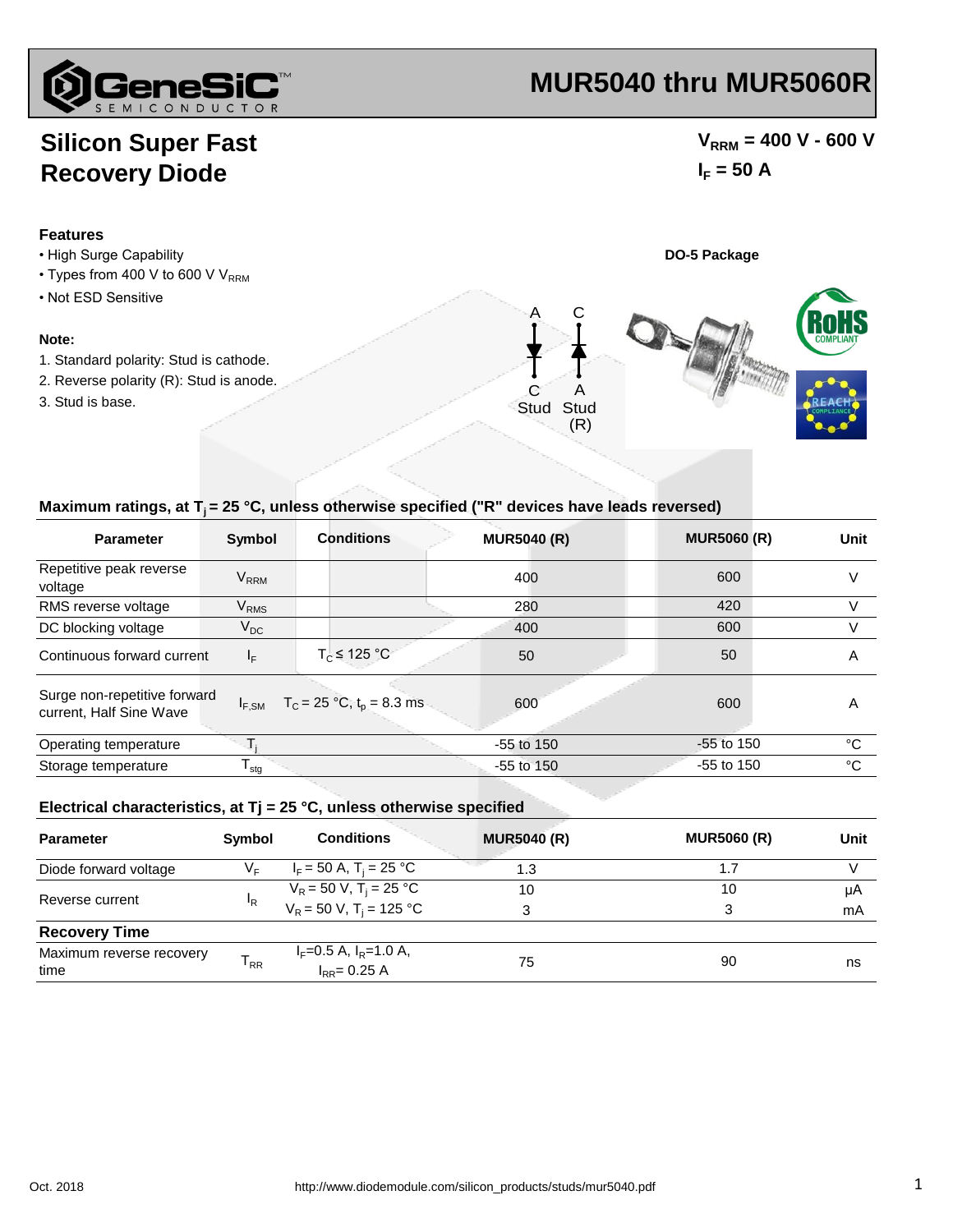

# **MUR5040 thru MUR5060R**



Reverse Voltage - Volts